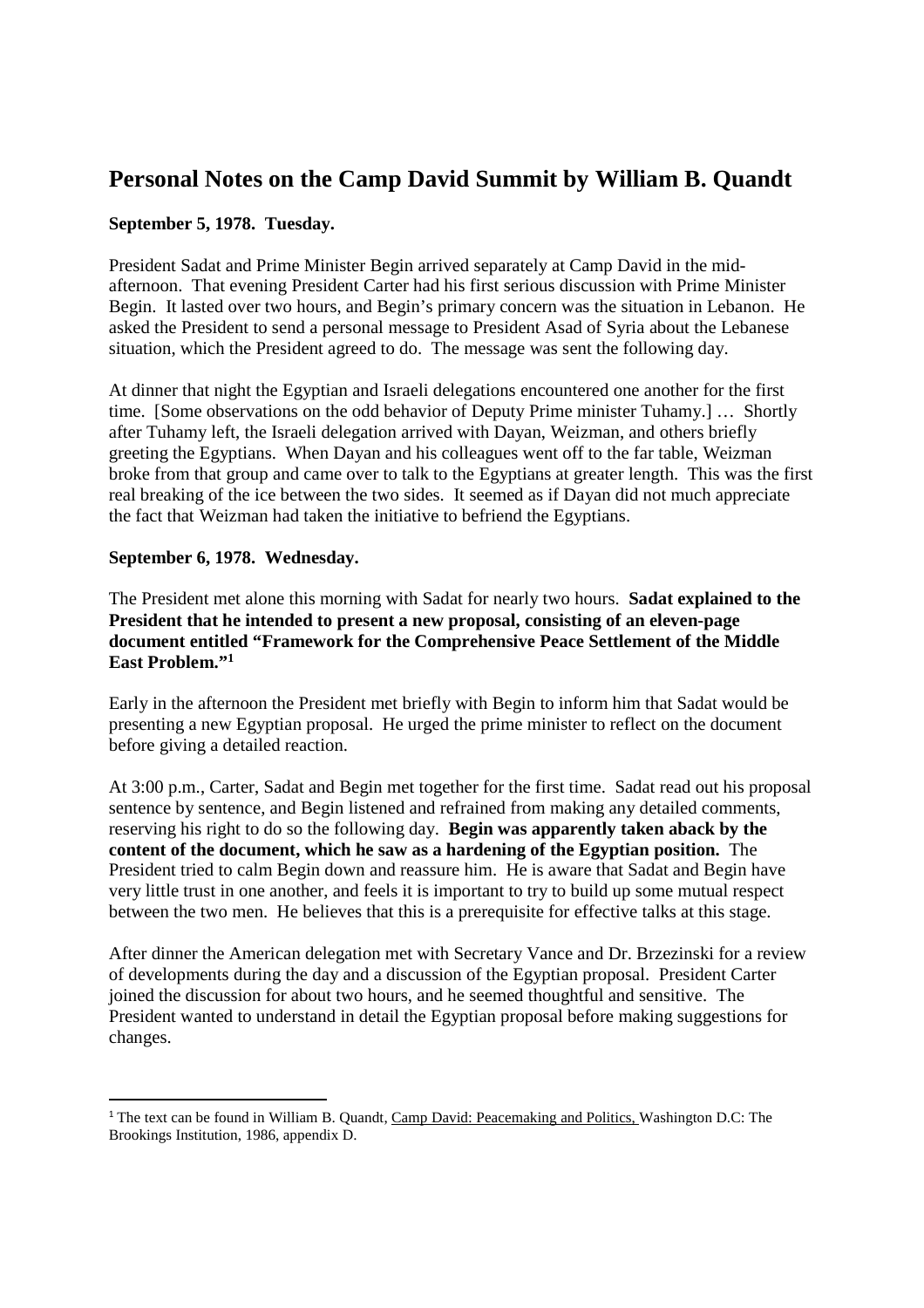#### **September 7, 1978. Thursday.**

The President, joined by Vance and Brzezinski, met with Begin, Dayan and Weizman this morning to hear their first detailed reactions to the Egyptian proposal. At 10:30 a.m., the President and Begin left that meeting to join President Sadat for the second of their trilateral discussions. That meeting last three hours and fifteen minutes.

Begin gave a point-by-point critique of the Egyptian plan and apparently there were intense discussions and arguments with voices raised. It was a very contentious session.

Begin seemed to enjoy it, but Sadat seemed withdrawn and somewhat depressed. Dayan, Weizman, and Barak seem more relaxed about the Egyptian proposal, seeing it as an opening negotiating position, but Begin reportedly views it as a hardening of Sadat's previous views.

**Some of Begin's advisers [Aharon Barak in particular] believe that he, Begin, has concluded that no agreement will be possible with this Egyptian position on the table, but that he, Begin, is now assure that he will not be blamed for the failure of the summit.** He can point to the Egyptian proposal which is hard on full withdrawal and on sensitive issues such as Jerusalem and the Palestinians. He can use the Egyptian proposal to unmask the Labour Party claim that Sadat is really ready for an agreement and is prepared to show some flexibility.

While the President was meeting for the third time with Begin and Sadat alone during the afternoon, Secretary Vance met with the Israelis to discuss in detail their plans concerning the West Bank and Gaza. Vice President Mondale joined the meeting. **The Israelis have slightly modified their position concerning the decision on sovereignty in the West Bank and Gaza, now stating that it will be decided after five years.** There was also considerable discussion of the question of how the self-governing council will acquire its authority. Sovereignty was also discussed in detail as were settlements.

**Secretary Vance said our view was that there should be a freeze on the number of settlements and on the number of people in settlements.** The Secretary suggested a formula whereby there would be no new settlements or expansion of existing settlements without the approval of the four parties who would be negotiating questions involving the West Bank and Gaza. **From his discussions it appeared as if the settlement question would be among the most difficult to resolve with the Israelis.** 

One can begin to draw some tentative conclusions from the talks so far. First, Begin and Sadat are not speaking the same language and do not get along personally at all. This is causing concern in the Israeli delegations. **Barak approached me in the evening and pleaded with me to find some way to get the message through to the President to keep Begin and Sadat apart. He said that Begin was beginning to harden his position and was already thinking of how the summit could end in failure without his being blamed for it.**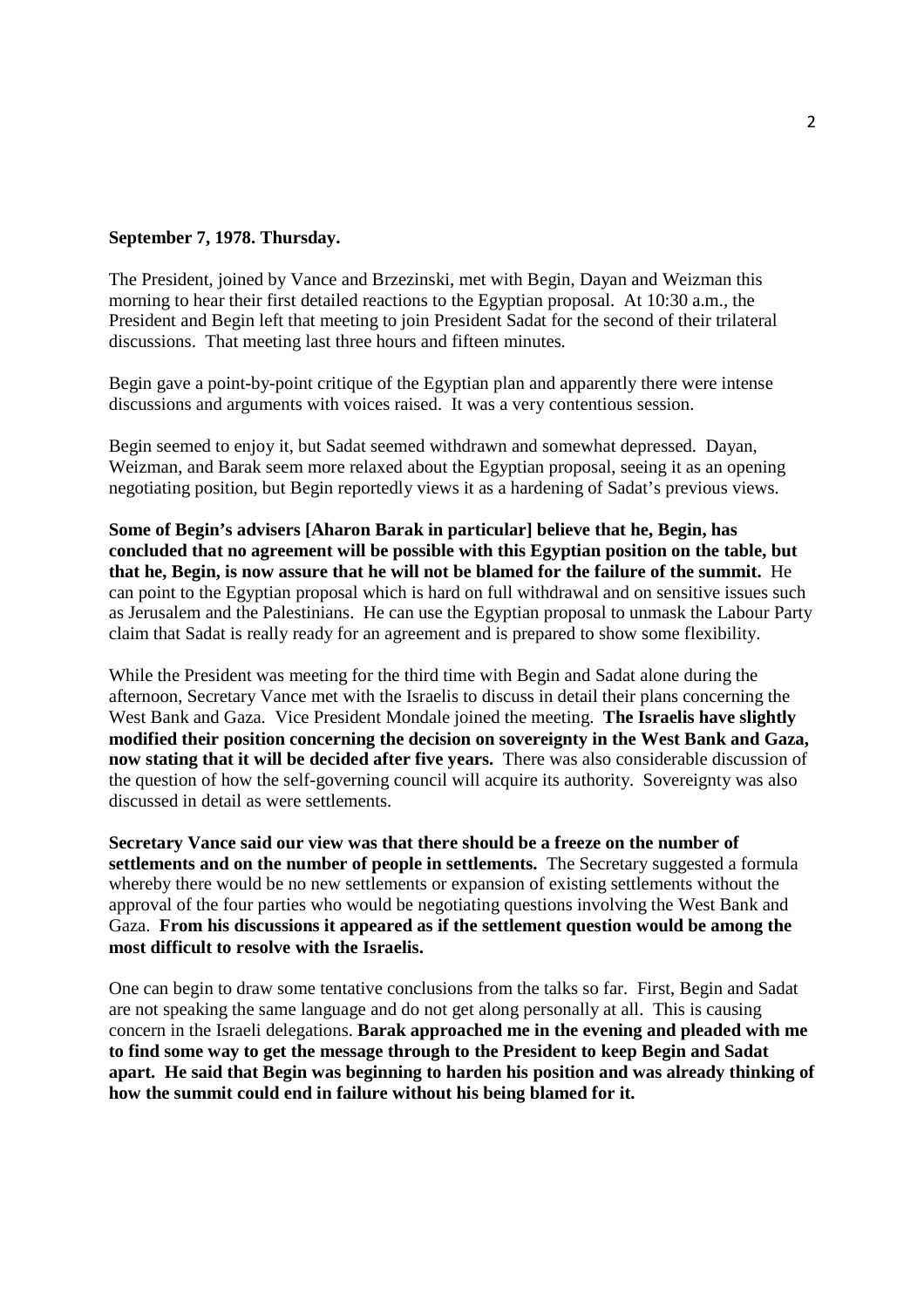**Barak said that the time had clearly come for the Americans to put forward ideas of their own, since the Egyptian proposal was unacceptable as a basis for serious negotiations. He also urged that we pay more attention to Dayan and less to Weizman.** Weizman is good on a general level, but Dayan will be the one who helps find the formulations to solve problems when the drafting begins.

By contrast with the Israelis, **the Egyptians seem more anxious to identify their positions with those of the United States than to reach any kind of agreement with Israel.** They have deliberately incorporated language used by American presidents in the past in their own proposal.

**At this stage. It would seem that their [Egyptians'] preferred outcome from Camp David would be agreement between the United States and Egypt, with Israel isolated and under strong American pressure to change basic positions.** The expectation is still that the talks may end this coming Sunday. The President met one last time late in the evening with President Sadat and some of his advisers.

## **September 8, 1978. Friday.**

Secretary Vance and his colleagues met with Dayan and members of the Israeli delegation to continue the discussion on the West Bank. **The Israelis put forward another version of their position concerning the withdrawal of the military government from the West Bank and the means by which the question of sovereignty would be decided. The main change is that a decision on sovereignty will now be reached by agreement among the parties with participation of the elected representatives of the Palestinians in the West Bank and Gaza. Israel notes specifically, however, that it will maintain its own claim to sovereignty in these areas.**

The American delegation also met with the Egyptians for a full discussion of their ideas on sovereignty and to listen to their concerns about the Israeli position on settlements. By now, everyone seems to agree that Begin and Sadat should not meet in the near future. There were no such meetings scheduled today. Some polarization has set in between the two delegations and they are both nervous and are looking for us to take a position. **By the end of the day it was decided that we would put forward a proposal of our own for discussion purposes.** This means a full day of drafting on Saturday.

Begin has taken a very firm position with regard to settlements. This has angered Sadat, particularly on the settlements in Sinai, and President Carter is also irritated that Begin has been so intransigent. By contrast, the Israelis are trying to find a slightly different way of dealing with the sovereignty question in the West Bank and Gaza, but that does not yet seem to change the substance of their position.

**As of now, it seems as if an American proposal will be put forward on Sunday and several days will be spent in discussion it. One possible outcome would be Sadat's accepting the proposal and Begin rejecting at least parts of it or saying that he must return to Israel to consult with his Cabinet and the Knesset.**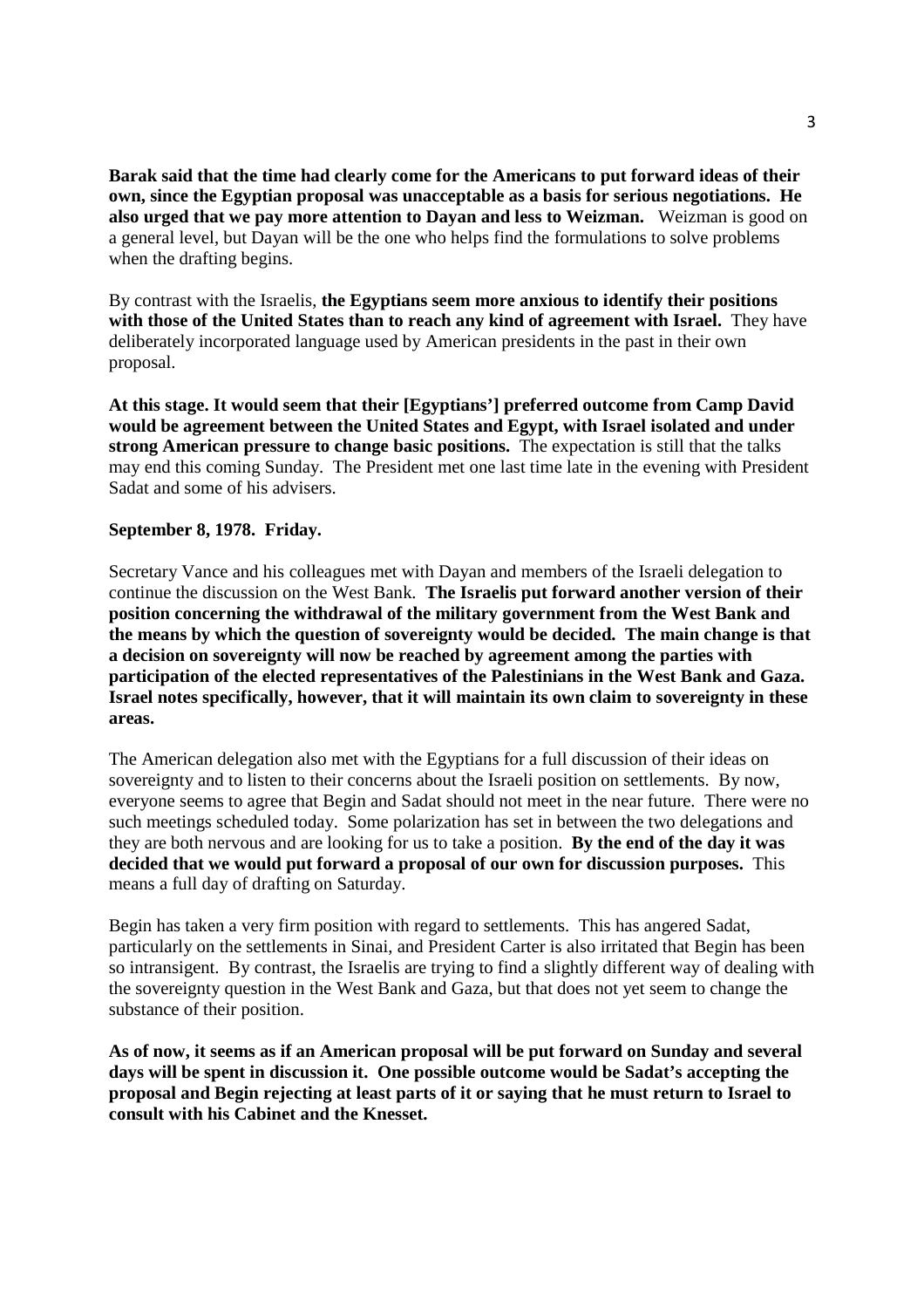At eleven o'clock this evening, Saunders began drafting the first of twenty-three American proposals, drawing heavily on ideas that had been developed after the Leeds Conference concerning the West Bank and Gaza. The structure of the proposal will bear some resemblance to the Egyptian document, and a conscious effort will be made to include points from both the Egyptian and Israeli proposals. But the core of the draft will consist of our thoughts on how to deal with the West Bank/Gaza issues during a transitional period.

## **September 9, 1978. Saturday.**

The American delegation spent most of the day working on a draft proposal. The first version, prepared by Saunders, was discussed in the morning with the Secretary and the full delegation. By 2:00 p.m., a revised draft had been sent to the President to get his preliminary reactions. **At 4:00 p.m., the President met with the full American delegation to discuss the draft and to make suggestions of his own. The most important of the suggestions was the addition of the word "minor" to the language on agreed modifications in the 1967 lines in the West Bank and Gaza. The President said that he wanted to do this in order to have something to bargain with in his talks with Begin. He does not expect that language to remain in the final draft, but he has told both leaders that this represents the American position and he is prepared to include it in an initial draft.** He thinks that Sadat will understand the need to remove it later, but that he can get something from Begin in return for its removal.

During the evening, further drafting took place, and near midnight a final draft was prepared for the President's consideration, with notations made in the margins to reflect likely Israeli and Egyptian reactions to the proposal.<sup>2</sup> The President wants to see this early tomorrow morning before he meets with the Israelis for the first discussion of this proposal.

Although there were no formal meetings today between Egyptians and Israelis, Weizman did meet with Sadat twice during the day. **Weizman apparently asked Sadat the following questions:** 

**--Can Egypt and Israel reach an agreement at Camp David that deals just with the two of them? Sadat said no.** 

**--Weizman asked if Sadat would agree to an Israeli military presence in the West Bank and Gaza after five years. Sadat said no. (Sadat has told Carter that he agrees to the concept in general, but he will not openly agree to it as long as Begin is prime minister.)** 

**--Weizman asked if the Yamit/Rafah area could be joined to the Gaza district. Sadat said no.** 

**--Weizman asked if Sadat would agree to open borders and diplomatic relations and Sadat said that he would recognize Israel, but that he was not prepared for full diplomatic relations and open borders. (Again, Sadat has told us that he agrees in principle to these steps, but not while Begin is prime minister.)** 

**--Weizman also asked if Israel could keep the Etzion airfield near Eilat. Sadat said no. But he talked of helping Israel build a new airport within Israel proper and delaying Israel's withdrawal from Etzion for a period of two years.**

<sup>&</sup>lt;sup>2</sup> For the text, see Quandt, op. cit., appendix E.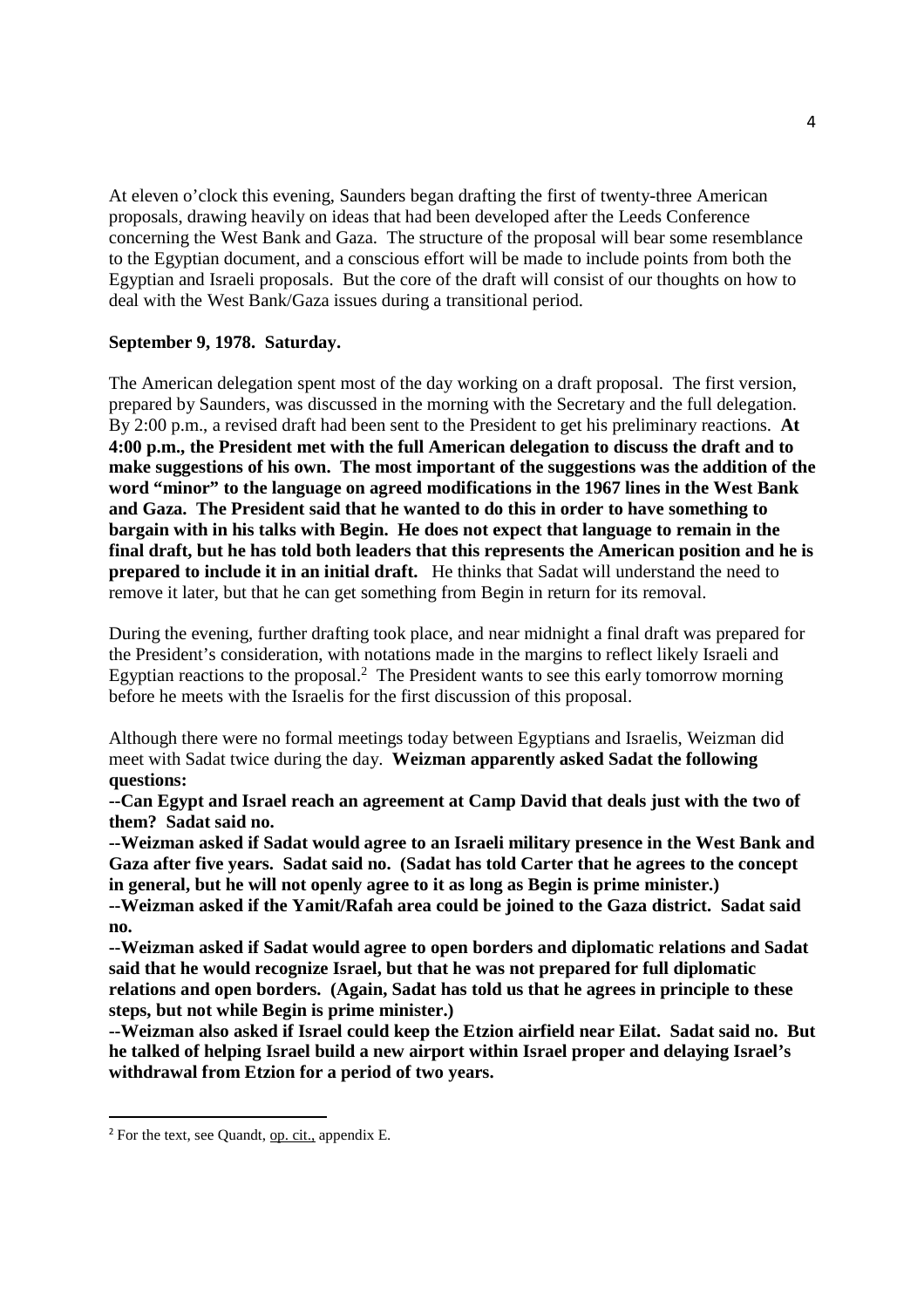Weizman was discouraged by this conversation, because he saw Sadat backing away from some of the points that had been agreed upon in their previous conversations. To some extent, Sadat is reflecting his genuine irritation with Begin's positions, but also he seems to be trying to convince the Israelis that only an American compromise proposal can be the basis for further negotiations. He is giving them no encouragement in the direct contacts that he will be forthcoming.

**There was a meeting at 4:00 p.m. with the President, Secretary Vance, Dr. Brzezinski and the rest of us on the delegation. The President talked about the need to try to conclude an agreement on the Sinai while at Camp David.** There should be three years for implementation of such an agreement. Everything should be accomplished while at Camp David, except for the problem of settlements. **There would be limited armaments zones in Sinai. We would not make any reference to sovereignty in the West Bank and Gaza in the general framework document.** He was beginning to think of how to solve the airfields problem in Sinai as well.

**The President was very frank in saying that we should try to get an Egyptian-Israeli agreement started and concluded. He said that he hoped both agreements could move in parallel, but it was clear that the Egyptian-Israeli one took priority, and if nothing happened in the West Bank for ten years he would not really care very much.** He began to refer to the possibility of side letters dealing with a number of issues; for example, on sovereignty Israel might restate is position, while Sadat and the United States would say that they saw sovereignty as residing with the inhabitants in the area. On Sinai, Sadat would make a commitment not to send his main forces beyond the passes. On the airfields, the Israelis might be able to use them for three years, and then they should be abandoned.

## **September 10, 1978. Sunday.**

The Secretary met with the President early in the morning to give him the most recent draft of the American proposal. He returned after an hour to meet with the American delegation and to give them guidance for producing a new draft by early afternoon. Meanwhile, the President took Begin and Sadat to Gettysburg for a brief outing.

Vice President Mondale, Secretary Vance and Dr. Brzezinski met with the President shortly after the return from Gettysburg and a number of changes in the proposal were suggested at that time. **Most important was the deletion of the reference to "minor" border modifications and the inclusion instead of a version of the Vienna document, noting borders in the West Bank and Gaza should meet the aspirations of the Palestinians and the security needs of Israel. This was done primarily at Vice President Mondale's suggestion.** 

At 4:00 p.m., the proposal, with these modifications, was presented to Prime Minister Begin and his colleagues. The discussion lasted about one hour and then a break was taken to allow the Israelis a more thorough discussion. The meeting resumed at 9:30 p.m., and last until 3:00 a.m. the next morning.

During the earlier session, Begin was apparently very aggressive in his critique of the American proposal, and on occasions was even rude to the President. The discussion in the evening, which last five and one-half hours, was dominated by the President, who made a strong impression on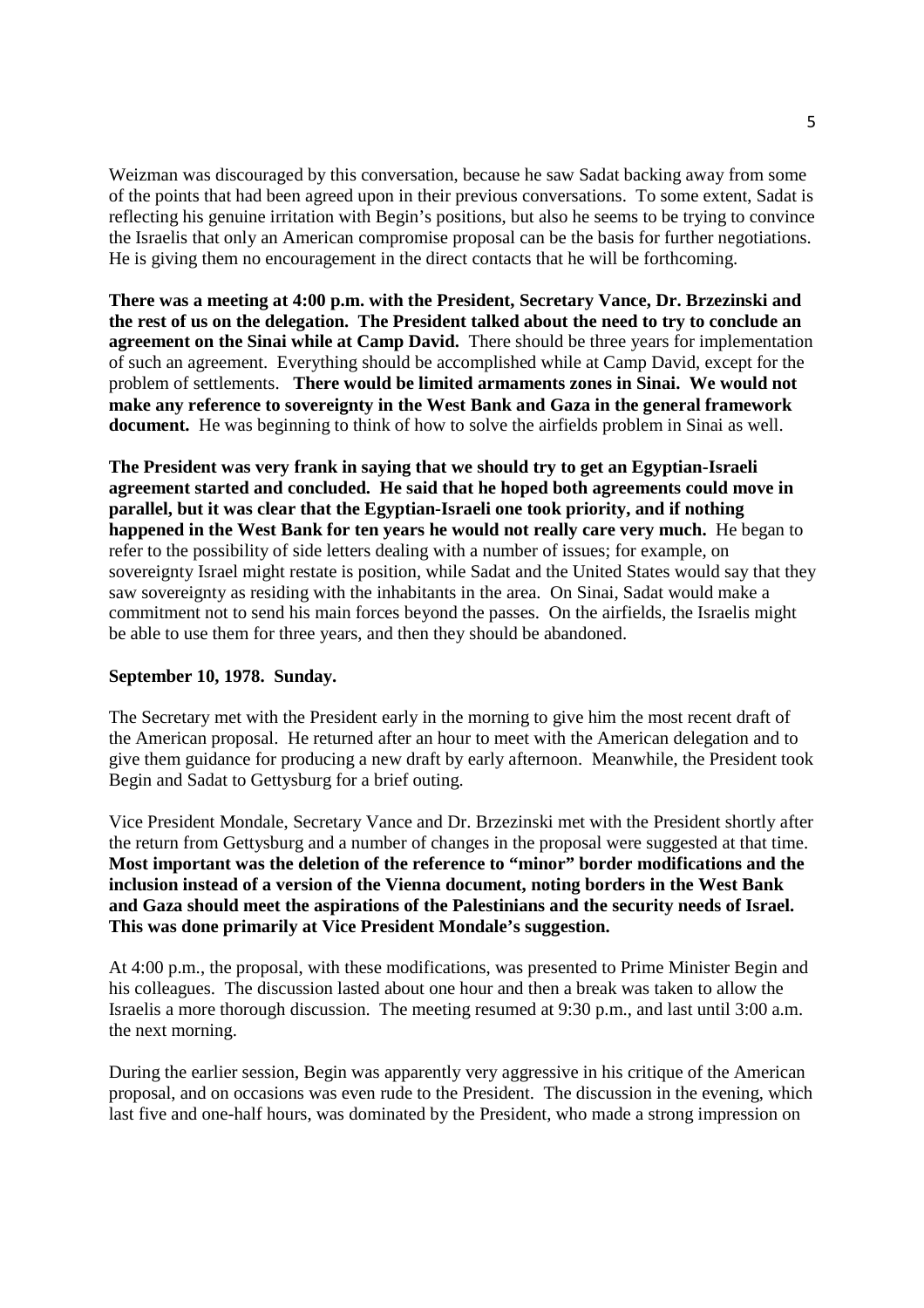Weizman and Dayan, but little substantive progress was made. The Israelis promised to produce suggested changes in writing early the next morning so that they could be considered before a revised version of the proposal was presented to the Egyptians.

The Egyptians were extremely nervous during the day on Sunday as they saw intensive consultations going on between the United States and Israel. They fear a joint US-Israeli document, which will then be presented to them for approval or disapproval. This is not the spirit in which the US side is consulting with the Israelis, but the Egyptians fear collusion nonetheless. The Israelis also today developed a proposal of their own entitled "Response to the Egyptian Framework Document Submitted on 6 September 1978 at Camp David." They initially intended to present it to the Egyptians, but at our urging did not do so, and there was no further discussion of this particular document. It was primarily a restatement of known Israeli positions.

#### **September 11, 1978. Monday.**

Between 8:00 and 10:30 a.m., President Carter joined the American delegation to receive the Israeli written reactions to our proposals. The Israelis would bring a few pages at a time, they would be reviewed by the President, the Secretary, the Vice President, and Dr. Brzezinski and some changes were accepted and incorporated into our revised proposal, while others were left aside. The President wanted a new proposal to discuss with Sadat at 10:30 a.m. and by the time he left to meet with Sadat a retyped version of our proposal was available.

The President then met alone for two hours with President Sadat to go over the proposal orally. We expected to have a more detailed discussion with the Egyptian delegation that evening, but during the afternoon the Egyptians, who by now realized that this was not a joint US-Israeli document, had asked for more time to study it and to develop their own suggestions. Begin is holding very firm on refusing to allow any reference to the "inadmissibility of the acquisition of territory by war."

Over lunch today, Secretary Vance discussed with Foreign Minister Dayan how it might be possible to make the Sinai negotiations more precise. It was agreed that this could be done in parallel with the discussions of the broader framework document. **Dayan now seems to understand more fully that Sadat does need some kind of general framework before he can agree to resolve the Sinai problem. This was apparently the beginning of the thought that two separate but related documents might be produced at Camp David.** 

This evening, the President met with Weizman and General Tamir, presumably to discuss further the Sinai and Israeli security requirements. The Israelis have not yet seen the version of the general framework proposal given to the Egyptians, although Vance did review it quickly with Dayan without leaving him a copy. The Egyptians began to give us informal reactions to our proposal later in the evening, indicating a concern that it marked a retreat from previous American positions Finally, the President met with Dayan and Barak -- who increasingly are seen as the most able negotiators on the Israeli side -- to discuss further the Sinai issue and the handling of the problem of settlements.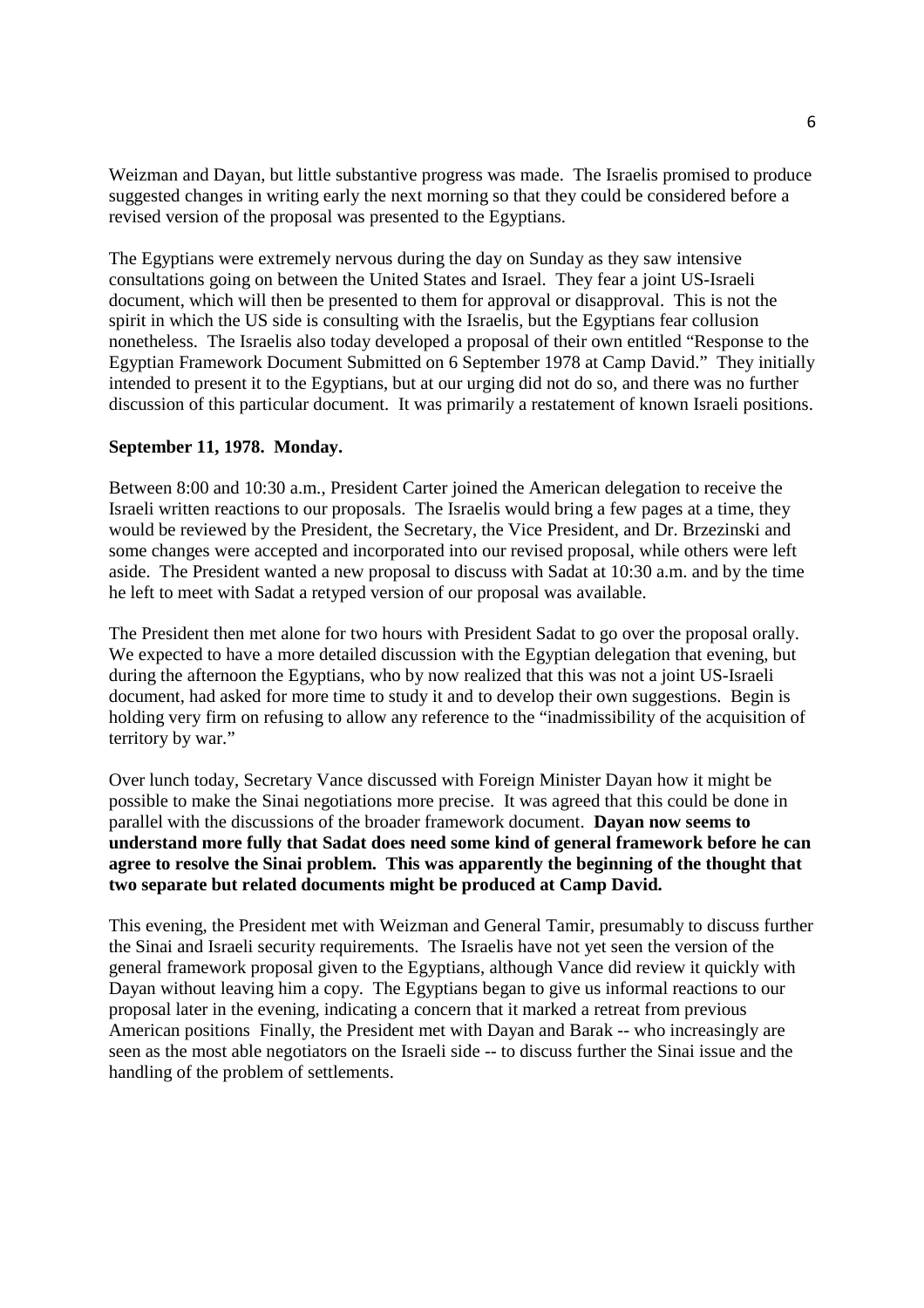#### **September 12, 1978. Tuesday.**

The President met this morning with Sadat to get his considered reactions to the American proposal. While somewhat discouraged, Sadat was nonetheless forthcoming. **He has told the President that he will agree with whatever we propose, provided it is reasonable, but that he may have to go through the motions of fighting us on some issues first.** 

Begin is holding very firm on the non-acquisition of territory by war and is taking a firm position on settlements. The best guess as of today is that Sadat will be able to sign a document along the lines of our proposal and Begin will not. He might go back home to present the document to the Knesset, recommending some points and opposing others. Sadat's advisers are concerned that he is not sufficiently attentive to the nuances of the language in the proposals and that he is giving up too much without getting anything in return. They are particularly concerned about negative Arab reactions.

We met formally with the Egyptian delegation to get its reactions, and this proved to be a rather tedious and formal session, with al-Baz, in particular, going on at excessive length about sovereignty. We finally agreed to drop the term entirely. This left a rather negative impression with some members of the American delegation and there is a feeling that when problems of this sort arise the President will deal directly with Sadat rather than trying to work things out with his advisers.

During an informal conversation today, Dayan suggested to Vance that the West Bank/Gaza general agreement should be separated from the Sinai agreement, since the latter seemed likely to break down over the settlements question. Dayan was in a generally pessimistic mood today, and was trying hard to find ways of getting around the intractable problems, implying that some limited agreement should be reach in any case.

**When Vance made it clear to him that the documents could not be separated into those parts that might be agreed upon and those on which there was disagreement, Dayan shrugged and said he had tried his best and he could now see no positive outcome from the talks at Camp David. He made a comment the "history would show that his conversation with Vance had been the last chance to salvage something at Camp David, and it had not worked."** 

During the late afternoon, the President met with Sadat to begin to review a proposal he had developed on the Sinai. He had written this out in his own handwriting, based on his discussions with Weizman and was now anxious to get Sadat's reaction. **From this point on, the President handled the Sinai proposal very much as his own initiative.** (The President had a handwritten list of principles governing the Sinai settlement by 4:00 p.m., and was discussing it with Vance and Brzezinski and Saunders before going over these points with Sadat at  $4:30 \text{ p.m.}$ )<sup>3</sup>

Shortly after 5:00 p.m., the President met with the American delegation to report on his meeting with Sadat. He was positively impressed by Sadat's continued flexibility. He also met later in

<sup>&</sup>lt;sup>3</sup> For a copy of the handwritten document, see Quandt, op, cit., appendix F.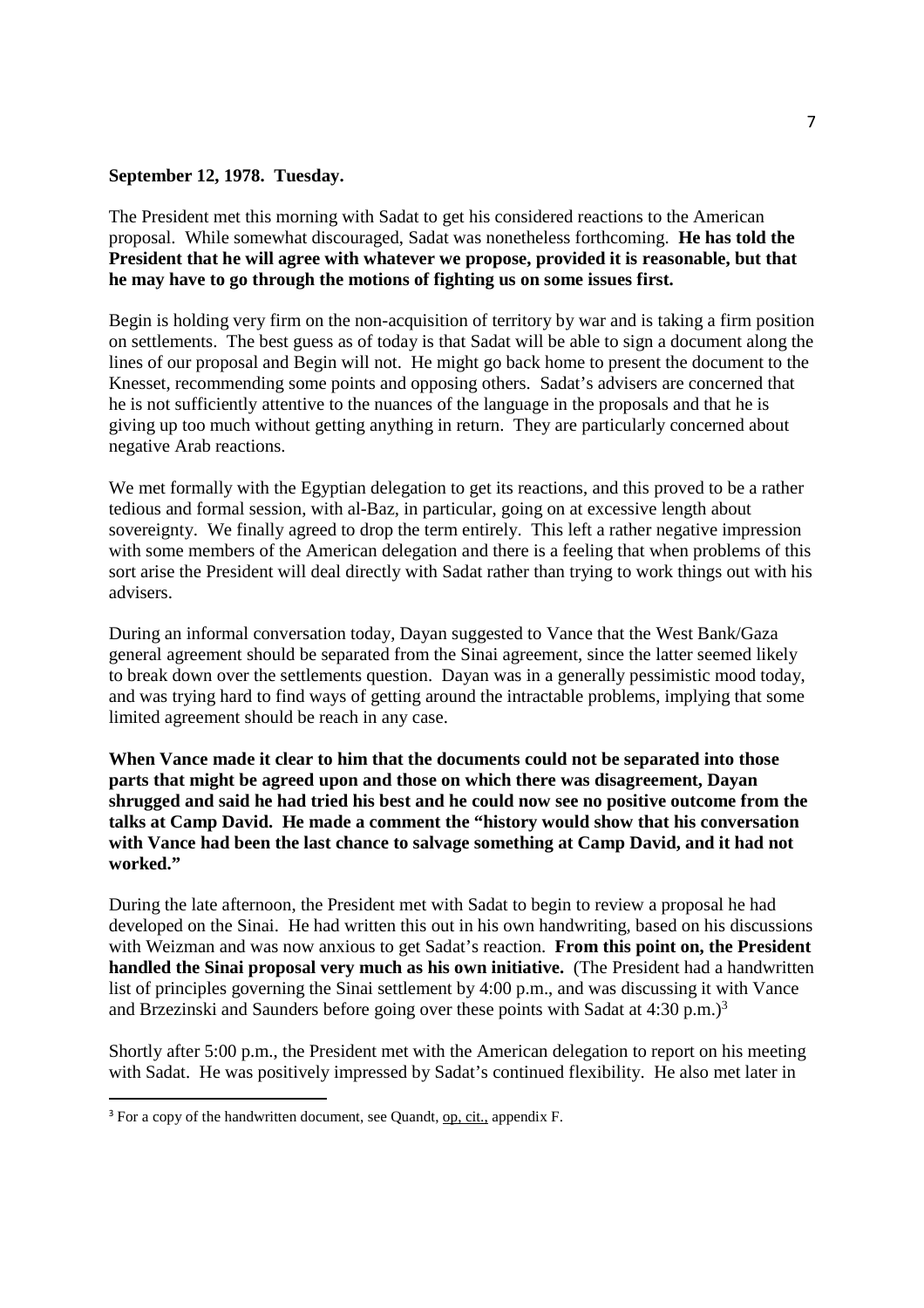the Evening with Begin, and there was still strong disagreement on the inadmissibility language and on settlements.

That evening Secretary Vance and some members of the American delegation met with Begin and his colleagues to resume discussions of the framework paper and to review the separate Sinai document as well. It is not clear that the Israelis have seen the actual text of the Sinai document, but it is being discussed at a general level.

The President has also gotten agreement from both Sadat and Begin that they will designate one member of their respective delegations to meet with the President to go over the general framework paper during the day on Wednesday. The Egyptians gave us written reactions to our general framework document at about 4:15 p.m.

#### **September 13, 1979. Wednesday.**

The President met from 8:00 a.m. to 4:50 p.m. with Barak and al-Baz for a lengthy review of the overall framework document. Barak tended to be reasonable and conciliatory, while al-Baz was more defensive and legalistic. By all accounts, the President began to show his irritation with al-Baz and began to press some of the Israeli points on him. The discussion continued from 8:00 a.m. to 10:15 p.m., with serious work being done on redrafting of certain sections. **The main achievement during the entire day seemed to be agreement to drop the specific wording on the "inadmissibility of the acquisition of territory by war" and to refer simply to Resolution 242 in all its parts and to attach the text of that resolution as an annex to the document.**

Carter was quite impressed with Barak today, and made the point that if Barak were prime minister of Israel and Sadat the president of Egypt, he would have no doubt that an agreement could be reached. Later in the evening, the President met with Begin to go over the written version of the Sinai proposal

By the end of the day, Wednesday, the Egyptian delegation was generally very discouraged. They felt that the President had taken the Israeli side too much in the discussions and that they were being asked to make too many concessions simply because the Israelis were taking intransigent positions themselves. They are clearly worried that Sadat will not take their advice seriously concerning the language of the agreement.

At the evening meeting with Begin on the Sinai document, Dayan made a strong defense that the area in Sinai along the border should not be dealt with definitively in any proposal now. It was not possible to reach agreement on the status of settlements and the airfields. The best that Israel could do would be to say that until agreement is reached on the status of this zone, the status quo should prevail.

Dayan at this point seemed quite concerned not to agree to the full withdrawal of all Israeli presence from the Sinai. He tried formulations such as "the issue of the Israeli settlements in Sinai will be discussed and resolved in a final treaty." **Dayan wanted this to be broadened to include the status of the entire area and at one point suggested the following formulation:**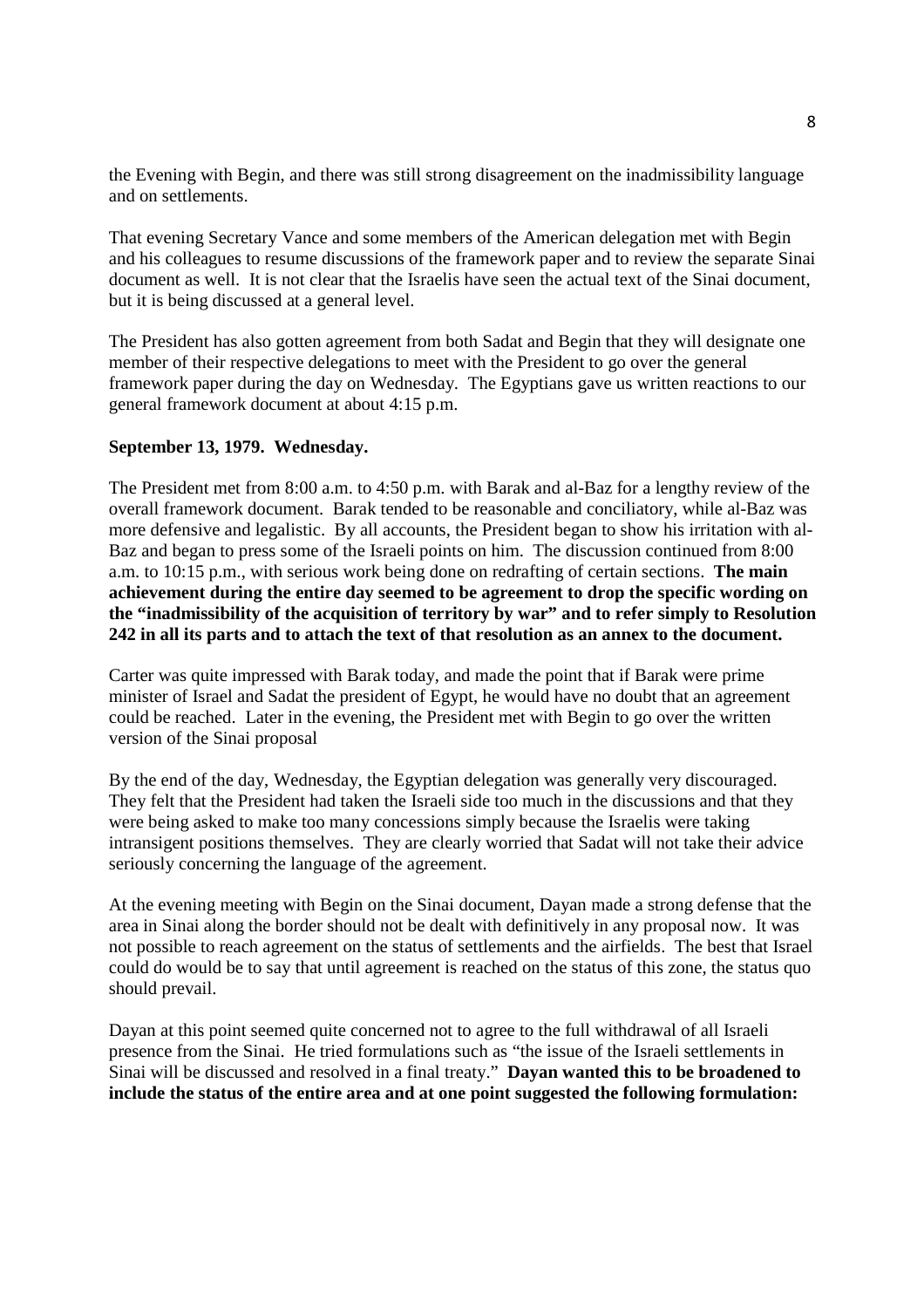### **"Issues concerning this area will be discussed and decided in talks on a peace treaty and until then the status quo will prevail."**

#### **September 14, 1978. Thursday.**

The President woke this morning at about 4:15 a.m. and called Brzezinski in for a talk. The President was in a grim mood. He does not see how the talks can come to a successful conclusion given the differences between the two parties. He is worried about a negative Egyptian reaction to Begin's continued hard line on settlements and the dropping of the wording on the inadmissibility of acquisition of territory by war. **He is beginning to think that if an agreement between the two parties cannot be achieved, then the next best outcome would be for the United States and Egypt to agree on a document, which would leave Israel in opposition on some selected points. Then we would have to join in a protracted debate to bring about change in the Israeli position. The President seems to be prepared to go this route rather than lose the chance for an agreement which would tie Egypt down on some positions.**

The President met with Sadat for about one hour around 8:00 a.m. and then met with Barak. He subsequently met with Dayan, and then met with Sadat to discuss the Sinai paper. The Secretary spent much of the afternoon with Barak and al-Baz going over the general framework paper in more detail. The Israeli reactions to the Sinai proposal were also discussed with the Secretary during the day. Significant changes were made in the US proposal concerning the West Bank and Gaza.

Israeli written reactions to the Sinai proposal were also received by the evening. The Egyptians had accepted most of the new language in the American proposal, and are feeling considerably more satisfied with the document. The Israelis are being very firm on the final status of the West Bank and Gaza, on settlements, and the airfields in Sinai.

During the day Sadat apparently drew the conclusion that he would leave on Friday. It is not clear how or when he conveyed to the President his disenchantment, but both men subsequently acknowledged that there was a moment of crisis when Sadat was thinking of leaving on Friday. Presumably some of the changes in the American proposal during the day were sufficiently attractive to him so that by Thursday evening he had changed his mind.

By late afternoon, the President, who had been rather depressed all day, began to feel somewhat better when he realized that we could come out of Camp David with a fair document that Sadat would be able to agree to. The Egyptian delegations felt better today in contrast to their attitude on Wednesday. Dayan met with Sadat today and after his talk he predicted that there would be no agreement reached at Camp David.

**The main changes in the American proposal during the day were on Jerusalem, where some reference was made to the need for a symbolic Arab-Muslim presence and some changes on the West Bank/Gaza formulation to make clear that the final status of these areas would be discussed at the end of five years in negotiations clearly based on Resolution**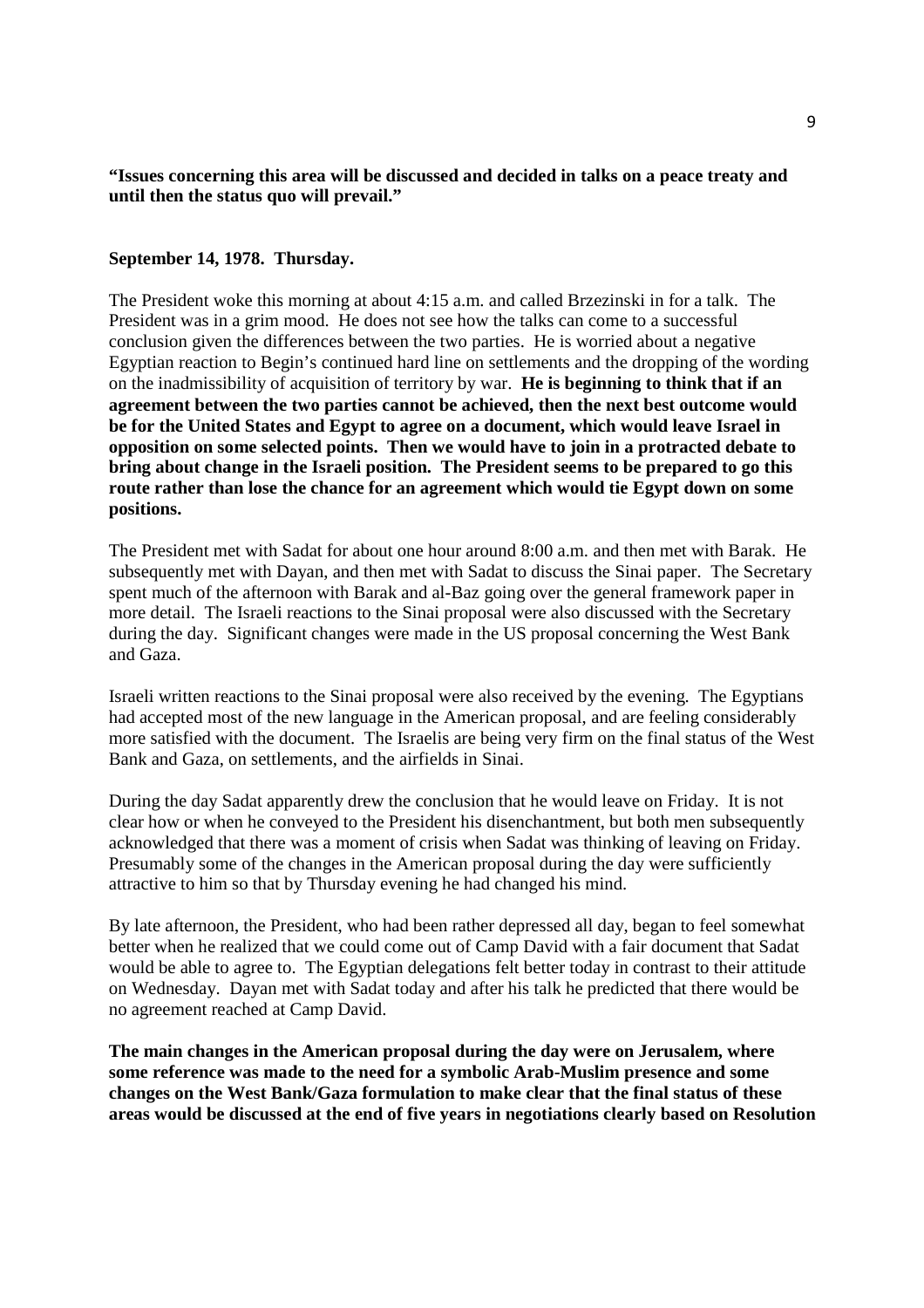**242, which we then spelled out in detail, and to the Aswan language on Palestinian selfdetermination. We also stated that the results of the negotiations, the peace treaty, should be submitted to a vote by the inhabitants of the area and they should be allowed to choose their own form of government subject to the limits specified in the treaty. The Israelis see this as very dangerous and potentially as leading to a Palestinian state.** 

#### **September 15, 1978. Friday.**

Sadat formally agreed during the day not to leave Camp David and to wait until at least Sunday. Vice President Mondale conveyed during the afternoon a handwritten letter from President Carter to both Begin and Sadat asking them to come up with their final suggestions today, and to be prepared for lengthy discussions on Saturday, and to conclude the talks on Sunday.

The President met with Dayan in the morning and then the Secretary met with Dayan and Weizman in the afternoon. **Weizman has come up with the idea that Israel might give up the airfields in Sinai if we could help build airfields in the Negev**. He discussed this with me over breakfast in the morning, in the midst of an otherwise rather pessimistic conversation. I suggested that this was a positive idea and that he ought to pursue it with Secretary Vance and the President. Vance also met with Sadat to discuss the problem of a small buffer zone on the Israeli side of the border.

I began serious drafting of a speech for the President to make on the assumption that we would not reach a complete agreement. [This was referred to as the "failure speech", in which Carter would address a joint session of Congress to explain that we had come close to an agreement, that real progress had been made, that Egypt had shown considerable flexibility, but that two issues remained to be resolved: Israel's unwillingness to acknowledge that the withdrawal clause of UN Resolution 242 applied to the West Bank and Gaza, as well as other territories occupied in 1967; and Israel's unwillingness to relinquish settlements in Sinai as part of its commitment to recognize Egypt's sovereignty over all of Sinai, and to freeze settlement activity in the West Bank and Gaza. For more detail on the speech, see Quandt, op. cit., pp. 240-41.]

**Barak came up with a suggestion that we try to reach agreement on the general framework, while stipulating that the peace treaty between Egypt and Israel would not be signed until the question of the settlements in Sinai had been resolved. This was the first step toward taking the settlements issue out of the agreement itself and dealing with it separately. During the day, we resolved the question of the airfields in Sinai by agreeing to help build them.** 

The President now strongly feels that settlements (in Sinai) remain as the key obstacle. After having tried to include some reference to an Arab or Muslim flag over east Jerusalem, the President now wants to drop that language and is also inclined to drop any reference to the Palestinians choosing their own form of government. Political considerations are clearly on his mind.

During the evening, Barak made some suggestions for new language dealing with the West Bank/Gaza issues. It shows some improvement, but it is still clear that Begin does not want to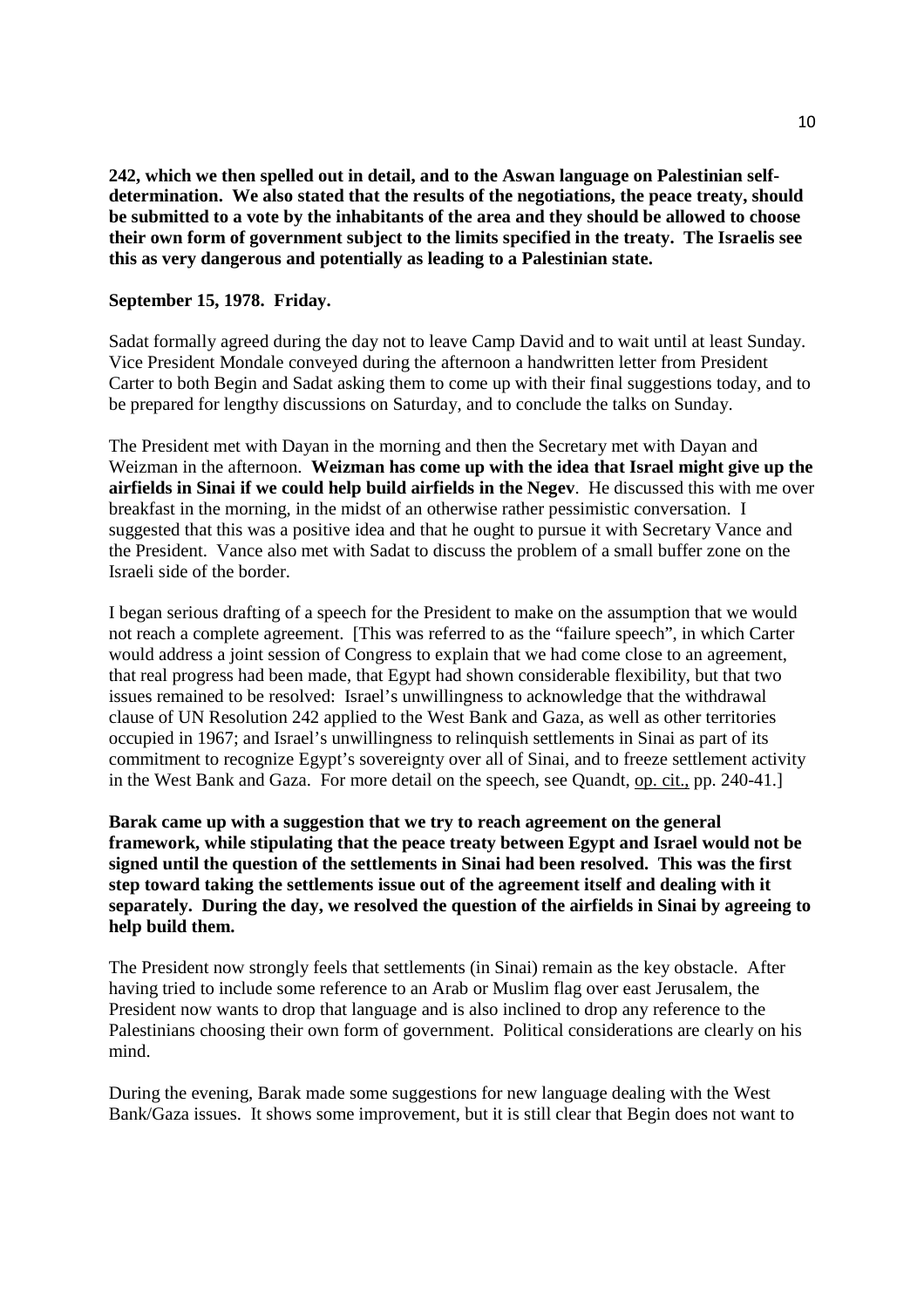indicate that 242 applies to the negotiations concerning the West Bank and Gaza and their final status. The main Israeli change now is that they are committing themselves to find a solution for the final status of the West Bank and Gaza by the end of the transitional period. They are also prepared to accept language on submitting the solution to a vote by the elected representatives of the inhabitants of the West Bank and Gaza. They will also agree to a formulation concerning the selection of their own form of government by the elected representatives of the West Bank and Gaza.

The Egyptians have also given us a new set of comments dealing with what they see as the continued inadequacies of our proposal, particularly concerning Jerusalem, where some members of their delegation, especially Tuhamy, are very dissatisfied. By now, we have a marked-up draft of the framework document where most paragraphs have been approved. The differences that remain concern the West Bank/Gaza and its future and increasingly we are aware that paragraph 1c is going to be a real sticky point.

**Vance and Brzezinski discussed with Dayan today the possibility of a security treaty, and the Israelis indicated that they were not particularly interested. Earlier discussions with the Egyptians about the possibility of an airbase or training facility in Sinai also met with a negative reaction.** We did not strongly press either of these points once it became clear that neither party was particularly interested.

By the evening of September 15, it was clear that Begin would not entirely move off his position on the settlements. Barak and some of the other Israelis were very close to wanting an agreement on the basis of the proposal we have prepared. **Weizman was saying openly that he would recommend that the settlements in Sinai be removed if this could bring peace with Egypt.** Dayan talked somewhat mysteriously about having a few ideas, but he will not discuss them with us until he has gone to the prime minister.

#### **September 15, 1978. Saturday.**

Much of the morning was spent talking with Barak and Dayan about the language in 1c. They went on at considerable length about the difficulty they would have directly accepting any reference to the final status of the West Bank and Gaza being determined by the principles of Resolution 242. They have a highly theoretical position about negotiating peace treaties only with states and that 242 only applies to states. Therefore, they can say that an Israel-Jordan peace treaty will be negotiated on the principles of 242, but they cannot say that final status of the West Bank and Gaza will be based on the principles of 242. To me, this seems to be a sophisticated way of denying the applicability of the withdrawal provision of 242 to the West Bank and Gaza and I think that Barak would admit that it is the position of Begin that he is trying to protect with his argument.

Vance responded forcefully that the Israel-Jordan peace treaty negotiation could not be dissociated from the West Bank/Gaza final-status negotiation. It was this determination of his that ultimately suggested the possibility of putting the two sets of negotiations together, and then developing two subcommittees within the framework of the overall negotiation involving Jordan and the inhabitants of the West Bank and Gaza. Then these negotiations of the whole would be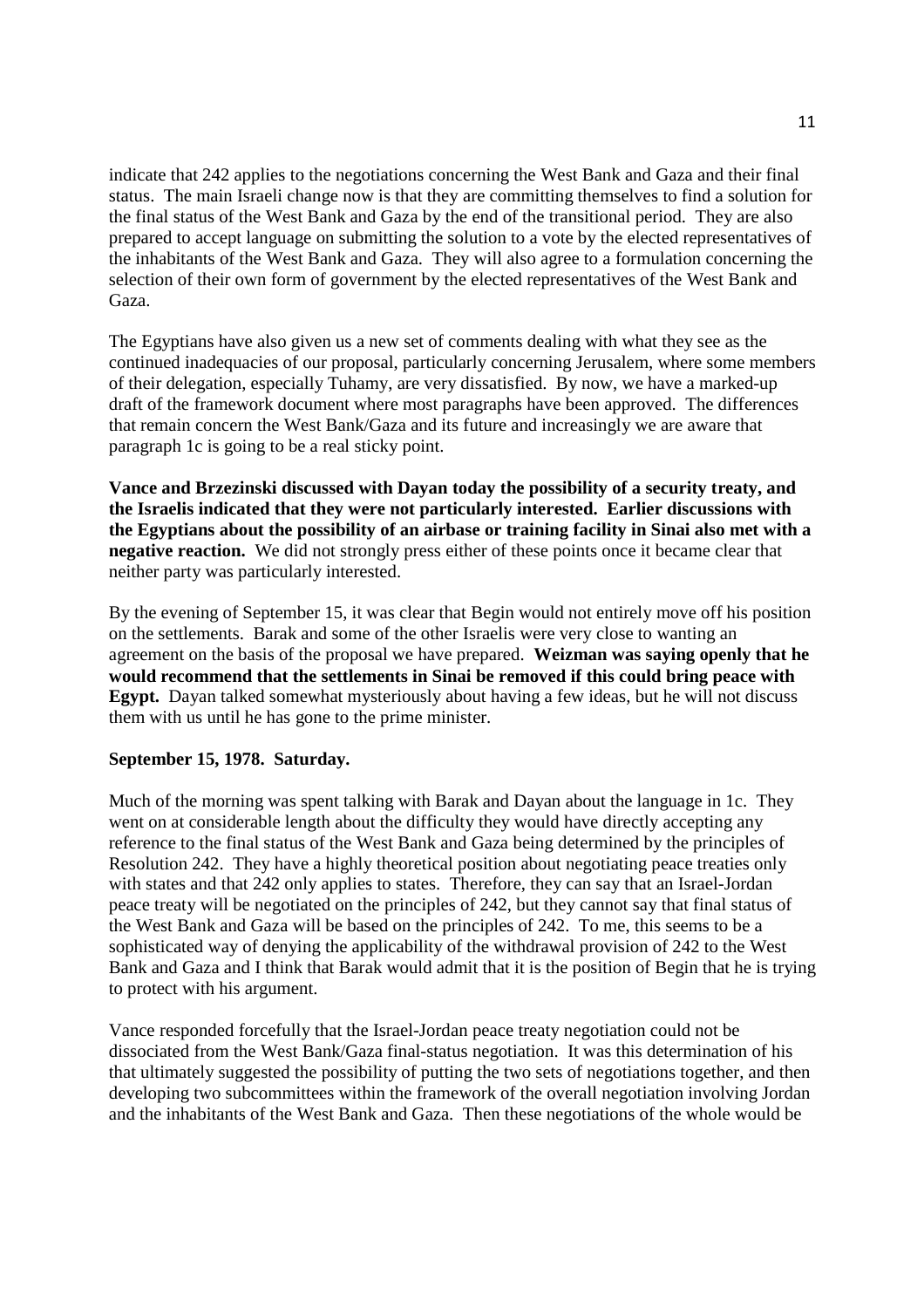governed by the principles of 242, which we initially tried to spell out, but subsequently dropped after Carter met with Begin.

After this frustrating discussion in the morning with the Israelis, the American delegation in its entirety, with the exception of the President, met over lunch outside of Laurel Lodge. During the lunch, I began to write down a draft which would incorporate some of the ideas under discussion and I read it out to the assembled group, all of whom thought it was promising. I left at that point to work further on it and to have it typed up. 4

After lunch, we all assembled to review this draft, and it was decided to send it to the President for his approval. He found it acceptable and later in the afternoon sent it to Prime Minister Begin and to Barak for their comments and consideration. Most of this draft became the ultimate text of paragraph 1c, with one important change – the specification of the principles of 242 which were to govern the negotiations was deleted at Israeli request.

The President and the Secretary met with Sadat and al-Baz also during the afternoon. Sadat is being difficult on the timetable for withdrawal of the settlements. He has said to the President that if Israel does not agree to withdraw all its settlements in Sinai, everything that has been agreed upon to date will be null and void. He can leave the timing somewhat open, but he cannot accept any remaining Israeli presence in Sinai. Begin is now talking about leaving this issue for the Knesset to decide. [Hamilton Jordan quote: "Begin will finesse it in the Knesset."] Sadat is also insisting that some reference be made to the Palestinians' right to choose their own form of government.

At about 8:00 p.m., the President began a meeting with Begin which lasted for four and one-half hours. [Vance was with Carter, and Begin had Dayan and Barak with him.] This proved to be a crucial meeting which found ways of either resolving or postponing many of the difficult issues. **Begin agreed to send us a letter saying that there would be no new settlements in the West Bank and Gaza during the negotiations, except as agreed upon. He wants this to be a three-month period, but it could be extended.<sup>5</sup>** Everything in Sinai has been agreed upon

<sup>4</sup> See Quandt, op. cit., pp. 244-45 for more detail.

<sup>5</sup> For more on what I consider to be the most serious error made by the American side at Camp David, see Quandt, op. cit., pp. 247-251. The most recent account of the Camp David negotiations by a Carter administration insider is Stuart E. Eizenstat, President Carter: The White House Years, New York: St. Martin's Press, 2018. Eizenstat did not participate in any of the negotiations, but he did interview many participants, including Carter, and generally provides an accurate account of the main developments. Concerning the crucial meeting between Carter and Begin on September 12-13, however, he is wrong on one important detail. On page 518 he claims that Begin finally agreed to accept that UN Resolution 242, and its withdrawal provision, did after all apply to all fronts of the conflict, including the West Bank-Gaza, although Begin argued that it did not require Israel to withdraw from all of the occupied West Bank and Gaza. This is incorrect. Begin never accepted that 242 applied to the West Bank and Gaza.

Eizenstat also mischaracterizes the argument over the length of duration on the settlement freeze in the West Bank and Gaza. He says that Begin offered a three-month freeze, keyed to the time it would take to negotiate the Egypt-Israel peace treaty, according to the Framework agreement. By contrast, Carter claimed that Begin had promised a five-year freeze. I believe this is misleading. Carter wanted the freeze on settlements to last for the period leading up to the start of the prospective negotiations between Israel and Jordan/Palestinians/Egyptians over the future of the West Bank and Gaza, a timeframe that was not specified in the Camp David Accords, but was generally believed to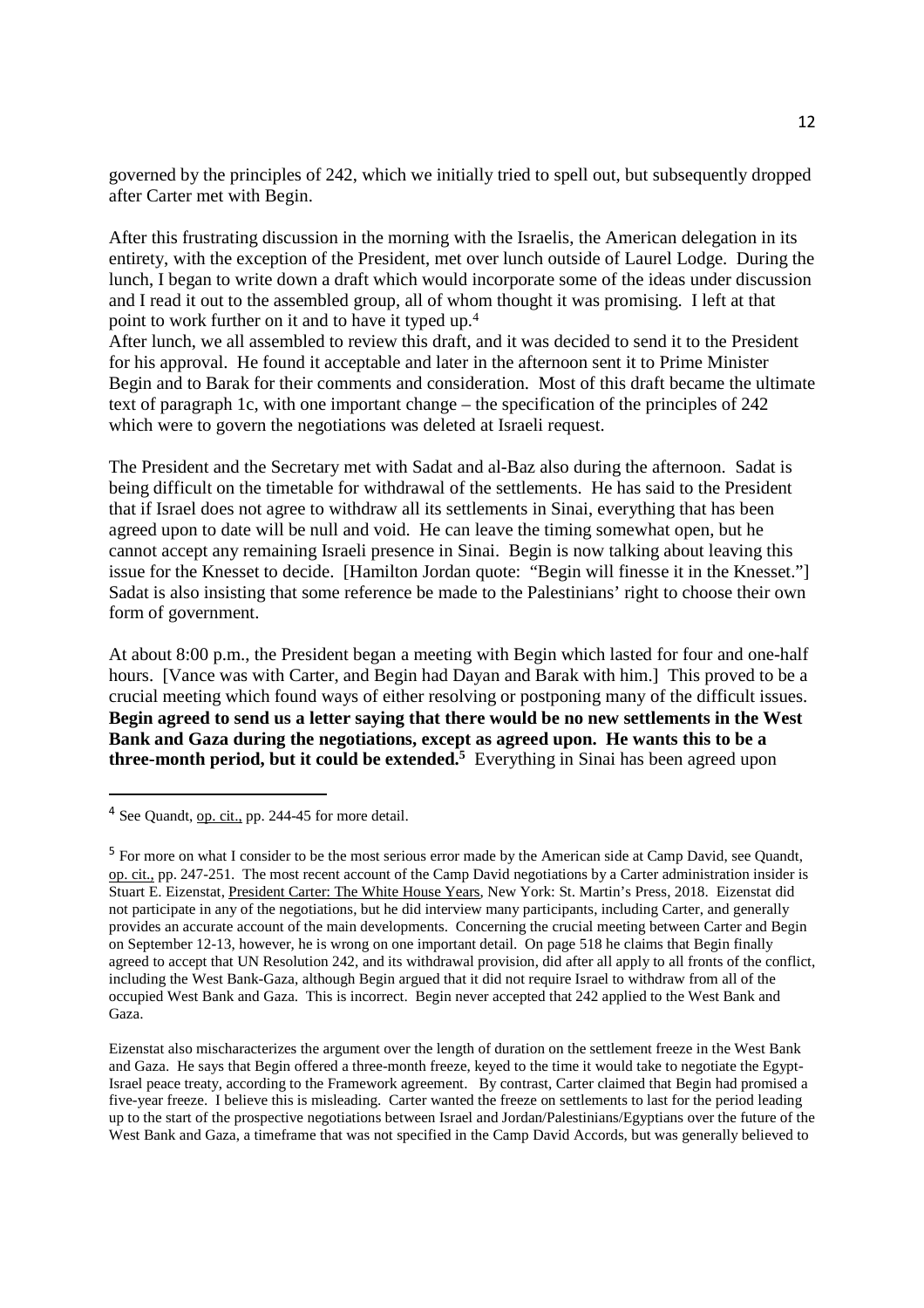now, except for the question of settlements which Begin will refer back to the Knesset for a vote within two or three weeks.

Concerning 1c, the Israelis have moved closer to agreement on the concept of one set of negotiations governed by 242, with two subcommittees. But there are still some problems that will have to be resolved tomorrow.

On Jerusalem, there will be side letters in which each party states its own position. On the airfields and Sinai, the United States will build two airfields in the Negev in order to get the Israelis to relinquish those they have in Sinai. They will have three years to get out completely.

Secretary Vance at the end of this meeting met with the staff and predicted that if we got agreement on paragraph 1c, an agreement could be signed tomorrow. There had been a good meeting with Sadat earlier in the day; he was discouraged by the weakness of paragraph 1c, and by the inadequacy of any of the suggestions on Jerusalem, but he is prepared to go along and to accept the device of an exchange of letters on some of these topics. There will be no secret understandings, and everything will be published. Sadat will also provide a letter saying that if King Hussein does not join the negotiations, he is prepared to go forward on his own.

Earlier in the day, Barak made a telling point when he said that the negotiations should have stated at the point of agreement that had been reached today. In other words, we need more time to deal effectively with the West Bank and Gaza issues. He bluntly said that if we had two more weeks we could find a real solution to the West Bank/Gaza problem. But if we only have 24 more hours we would have to find a formula that left many issues vague and unresolved. Barak made clear that he was prepared to keep on working, but he sees this as the core issue. **But in the course of the day, it was agreed to leave the issues vague and unsettled, knowing that there would be a moment of truth further down the road when some of the vagueness would have to be removed. In these negotiations, there comes a moment when one opts for clarity at the risk of reaching no agreement at all; or vagueness, which means postponing problems until a later date. On the West Bank and Gaza, we have chosen to postpone until later what cannot be solved today.** 

be in the nine to twelve-month range. That would give the other Arab parties an incentive to join the negotiations without worrying that Begin would be taking unilateral acts in the West Bank and Gaza that would prejudice the eventual outcome of those negotiations. Once the negotiations began, the parties themselves would have to decide how to handle the issue of additional settlement activity, and that might mean that the freeze would go on for as long as it took to reach agreement on the final status of the territories, which might mean five years. For some reason, no one seems to have suggested a one-year freeze, with possible extensions if all the parties could reach agreement. Unfortunately, there was no U.S. notetaker present in the meeting to record exactly what was said.

Vance told me right after the meeting that Begin had agreed to a three-month freeze, but that it might be extended. I think it likely that Carter asked for the freeze to last during the period necessary to organize the negotiations on the West Bank/Gaza issues. Begin demurred, and finally said that he would give his answer in writing the next day. Carter probably understood that as his saying he would give Carter the answer that he, Carter, had been requesting the next day in writing. The mistake, then was for Carter not to react more forcefully when the letter did arrive on Sunday and it did not contain what Carter had asked for.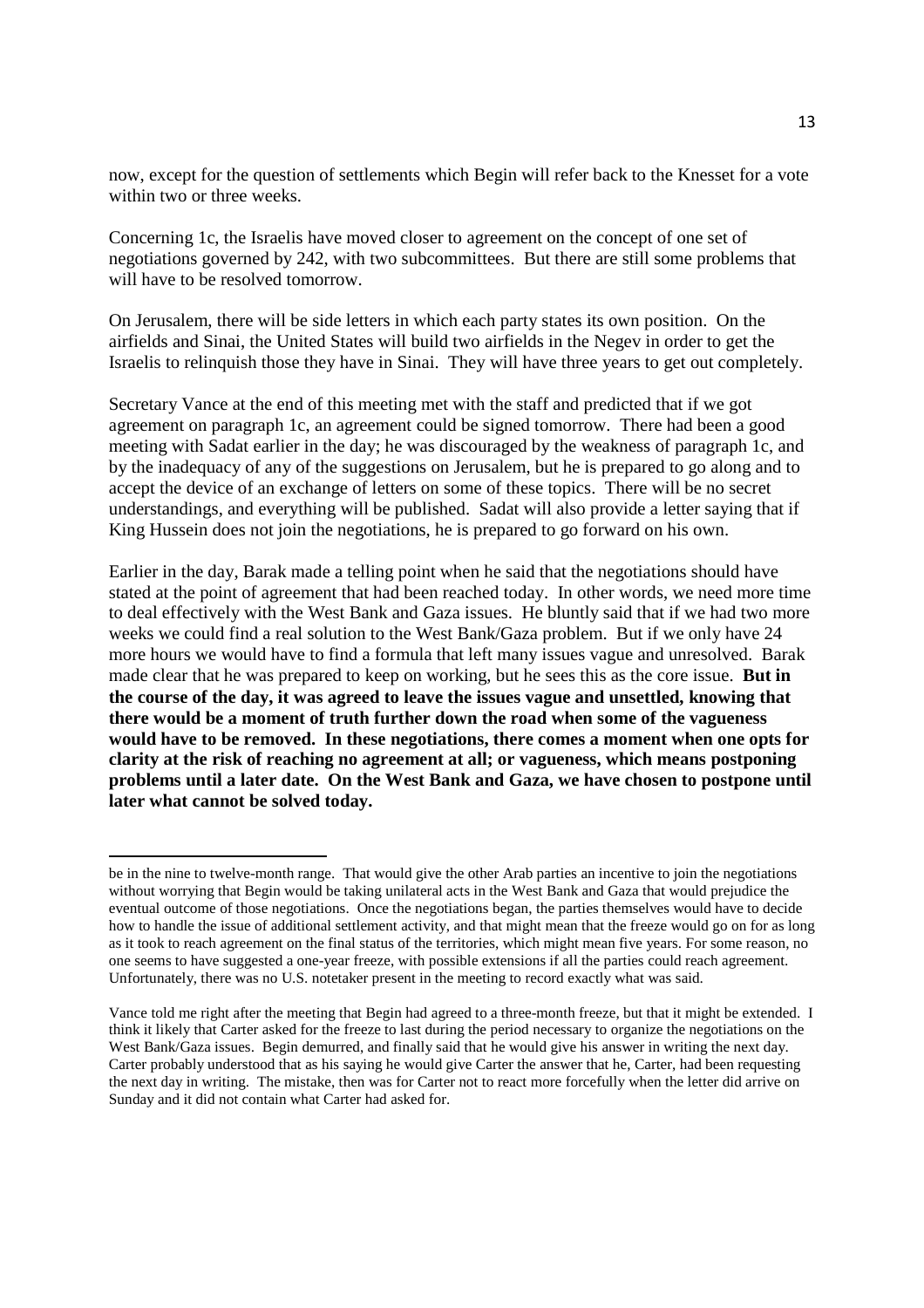Sadat clearly wants an agreement with the United States, and not particularly one with Begin. But we have made it clear to him that we prefer an agreement between the two parties themselves. **The Egyptian delegation fears that Sadat has given too much away and that he will be vulnerable in the Arab world. We subsequently learned that Foreign Minister Kamel had tendered his resignation because of this concern.**

Sadat's lack of interest in detail and in language is very frustrating to his colleagues. Sadat has bargained hard on Sinai and has achieved everything he wants there, assuming that the Israelis do agree to pull out of the settlements at Yamit. Begin held firm on his basic West Bank/Gaza position and managed to get Sadat to back down on a number of key issues there and in return only gave a few symbolic positions away, such as reference to the legitimate rights of the Palestinians. **The Egyptians feel that the only big concession that they have gotten out of Begin is the removal of settlements from Sinai and a freeze on settlements in the West Bank and Gaza. Otherwise they have little with which they can sell the agreement to the rest of the Arab world. The Egyptians fear that this will be seen as a formula for a separate Egyptian-Israeli peace agreement and nothing more. It is difficult to see how Hussein can join the talks.**

#### **September 17, 1978. Sunday.**

There were still moments during the day when it seemed as if no agreement would be reached. There was a crisis over Jerusalem, which was resolved. Dayan was pessimistic early in the morning; Weizman was adamant in saying that he would resign if an agreement failed because of the settlements problem.

By mid-afternoon, the Israelis had agreed to virtually everything, except for some loose ends concerning the settlements in the West Bank and Gaza. [This turned out to be a bigger issue than we realized at the time. Begin had sent a letter saying that there would be a freeze on settlements for the three months of the negotiations for the Israel-Egypt peace treaty. Carter said this was not what had been agreed upon in his late-night meeting with Begin and asked for a corrected letter to be sent back. It arrived the next day with no changes in the text. By then the Camp David Accords had been signed].

A final meeting with Sadat in the late afternoon found him very nervous, but nonetheless prepared to go forward. About 5:00 p.m. I received a phone call from al-Baz who was in with the President and with Sadat He asked a question about the inclusion of some language in the President's speech on the settlement of the refugee problem in accordance with appropriate UN resolutions. I asked him whether it seemed as if an agreement would be reached, and he said he thought there would be an agreement although he felt no enthusiasm for it.

I had spent most of the day on a draft speech which would be delivered before a joint session of Congress announcing the successful outcome of Camp David. We also had to work on a short Presidential statement for an East Room ceremony. Brzezinski and I also drafted letters for heads of state announcing a successful conclusion to the Camp David negotiations. It was not until after 5:00 p.m., however, that we knew an agreement was going to be reached, with some of the areas of disagreement relegated to side letters. Shortly after 6:00 p.m., we were all